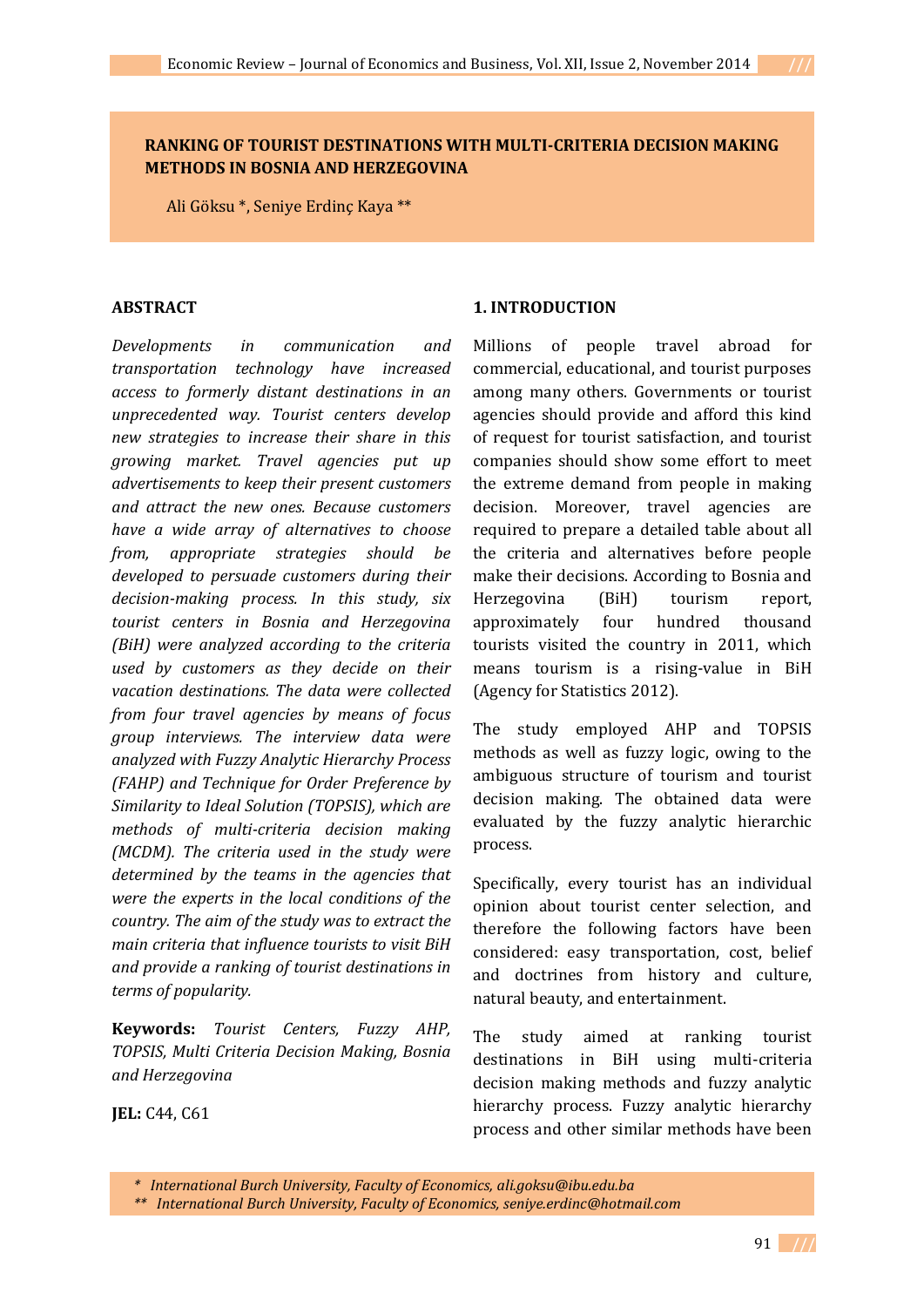employed in the studies regarding the field of tourism. Such methods are considered appropriate for this study as well. Therefore, this study seeks answers to the following questions:

- 1. What is the ranking of important tourist destinations in BiH?
- 2. What is the ranking of the criteria considered by visitors in selecting tourist destionations in BiH?

### **2. LITERATURE REVIEW**

Earlier studies used Fuzzy AHP and TOPSIS to determine tourist destinations in the world. In the studied regions, each tourist destination was found to have its own specific properties. This study contributes to the literature by analyzing a region that has not been studied. Some researchers who studied certain regions are presented in the following part of the paper.

Jeo and Kim (2011) developed a *Strategic Plan for a Tourist Destination using AHP*. They used fifteen SWOT factors and examined the relative weight of SWOT groups through focus group interviews with policy-makers in Chuncheona tourist destination in South Korea. They indicated that policy makers should be aware of strategic importance of internal factors in their planning to turn tourism resources into profitable products for the tourism market. In addition, they suggested a new approach to enhance policy makers' decision to obtain a more comprehensive decision making tool for their effective strategic planning than using a traditional method (e.g. SWOT).

Wickramasinghe and Takano's (2009) study *Application of Combined SWOT and Analytic Hierarchy Process (AHP) for Tourism Revival Strategic Marketing Planning* used TOWS matrix to formulate alternative recovery strategies and identified the SWOT factors. They found that proactive communication strategy and isolation strategy with effective

marketing promotional strategy are the best strategies for enhancing the tourism revival process.

Nekooee, Karami and Fakhari (2011) assessed prioritization of urban tourist attractions based on analytical hierarchy process in Iran. They examined various tourist attractions of Birjand in cultural-historical, man-made and natural dimensions through multi-criteria assessment method of analytical hierarchy process (AHP). They emphasized that the main tourist attractions at the international and national levels were cultural attractions such as local music, dance, and lifestyle along with Akbarieh Garden, Rahim Abad Garden, Lanai, Birjand Citadel, Archaeological and Anthropological museum, Forg Fort, Charderakht Jama Mosque. They also indicated that the key influential criteria in assessing and prioritizing tourist attractions in Birjand were economic, infrastructural and tourist products, respectively.

### **3. DECISION MAKING**

Sometimes people with dominant roles in life have to solve a problem because of their missions. Problems may occur when there is a conflict between the intended situation and the actual situation and at that very moment the decision making process runs. Sometimes, if it is possible to make the situation and the decision closer to each other, there may be additional problem solving perspectives. It is the first step of decision making.

Everybody in management positions faces new conditions and is engaged in the problem-solving process to appraise new opportunities. If administrators are able to understand all this before the event occurs they can then make many decisions to solve the problem. Decision making means determining and choosing appropriate options in a short period of time. After any decision, new conditions will bring new needs and operations (Eren 2003).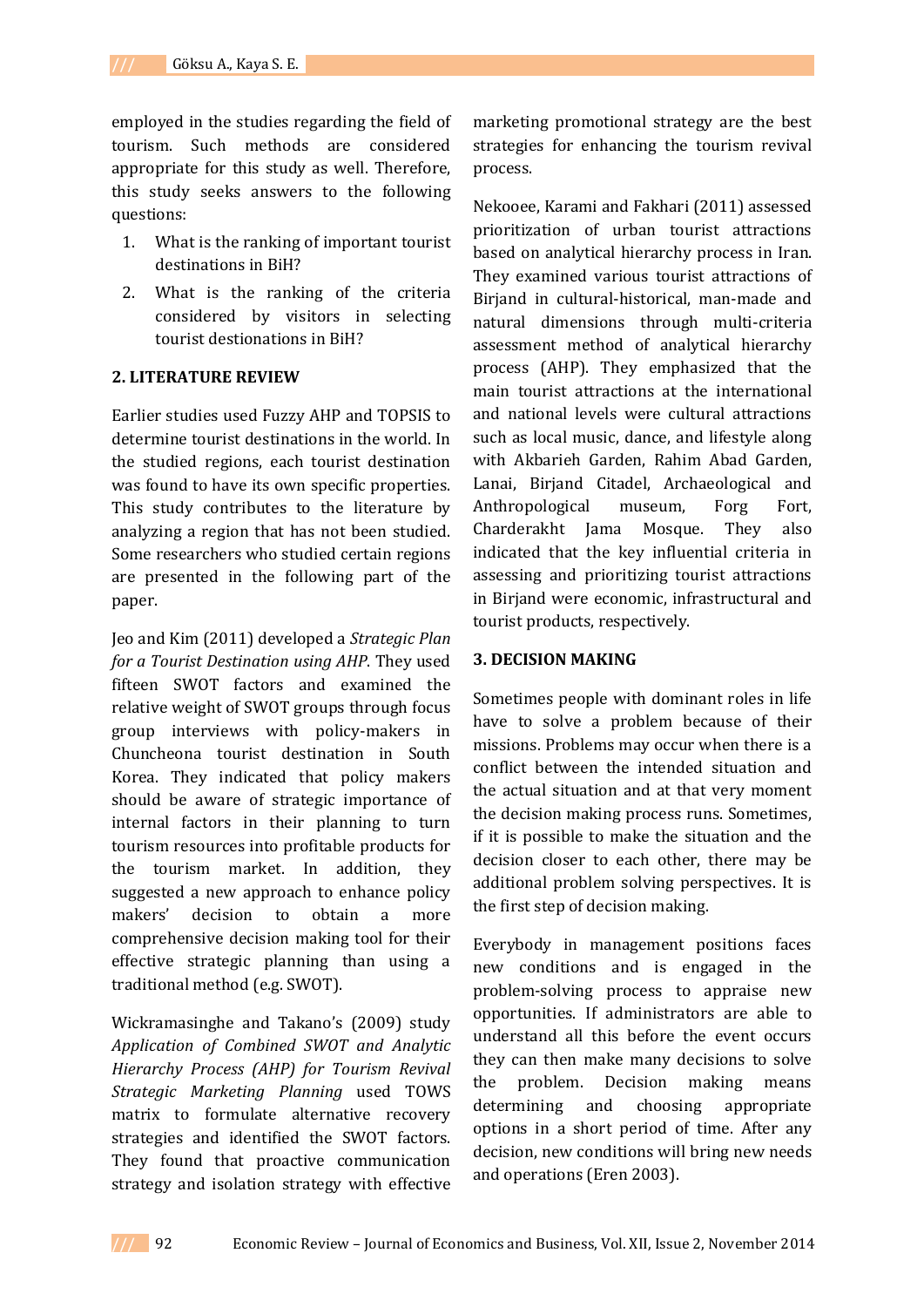Decision making is a selecting process for alternative action plans towards aims or targets (Kuruüzüm & Atsan 2001, p. 86). Proper and well-timed decision making will give maximum advantage and benefit to the decision maker.

The first step in decision making is to accept the existence of a problem and then to choose the best solution if there are several of them. Here, the alternatives are evaluated against certain criteria. Some qualifications within options are defined primarily. So three main factors, that is aim, criteria, and qualification, are evaluated together (Topcu 2000).

# **3.1. Multi Criteria Decision Making (MCDM)**

Decision making includes uncertainty and risk, and decision-makers have varying levels of risk aversion. Decision making also includes qualitative and quantitative analyses and some decision makers prefer one form of analysis over the others. Decision making can be affected not only by rational judgment, but also by non-rational factors such as the personality of the decision maker, peer pressure, the organizational situation, and others (Hahn 2003, p. 445).

The aim of MCDM methods is to help decisionmakers learn about the problems they face, learn about their own and other parties' personal value systems, learn about organizational values and objectives, and through exploring these in the context of the problem guide them in identifying a preferred course of action (Saydam 2006, p. 47).

MCDM can be applied in the all life segments at every level. For instance, it can be used in micro perspective, when we make personal investment, buy property or make expenditure plan for family. Furthermore, it can be used for commercial or noncommercial strategic decisions at the production and consumption balance of companies as a pre-analysis. In macro

perspective, it can be applied in government's budget distribution for maximum economic goals or strategic steps of large international companies (Chen & Hwang 1992).

Triantaphyllou (1998) says "Some of the industrial engineering applications of MCDM contain the use of decision analysis in integrated manufacturing (Putrus, 1990), in the evaluation of technology investment decisions (Boucher & McStravic, 1991), in flexible manufacturing systems (Wabalickis, 1988), layout design (Cambron & Evans, 1991), and also in other engineering problems (Wang & Raz, 1991). As an illustrative application, consider the case in which one wishes to upgrade the computer system of a computer integrated manufacturing (CIM) facility."

Therefore, most commonly used MCDM methods are:

- 1 Value-based methods (AHP, TOPSIS, SMARTS)
- 2 Superiority methods (ELECTRE, PROMETHEE)
- 3 Interactive methods (PRIAM, STEM)
- 4 Other methods.

# **3.2. Fuzzy analytic hierarchic process (FAHP)**

The analytic hierarchy process (AHP) is a systematic approach developed by Saaty (1980). It provides better solutions to complex problems and employs hierarchical structures through developing priorities for different alternatives determined by the decision makers (Brushan & Rai 2004, p. 15).

The fuzzy AHP technique is an advanced analytical decision making method developed from the AHP. In most cases, decision makers are unable to judge uncertain preferences. However, fuzzy AHP methods eliminate those difficulties using fuzzy comparisons ratios. In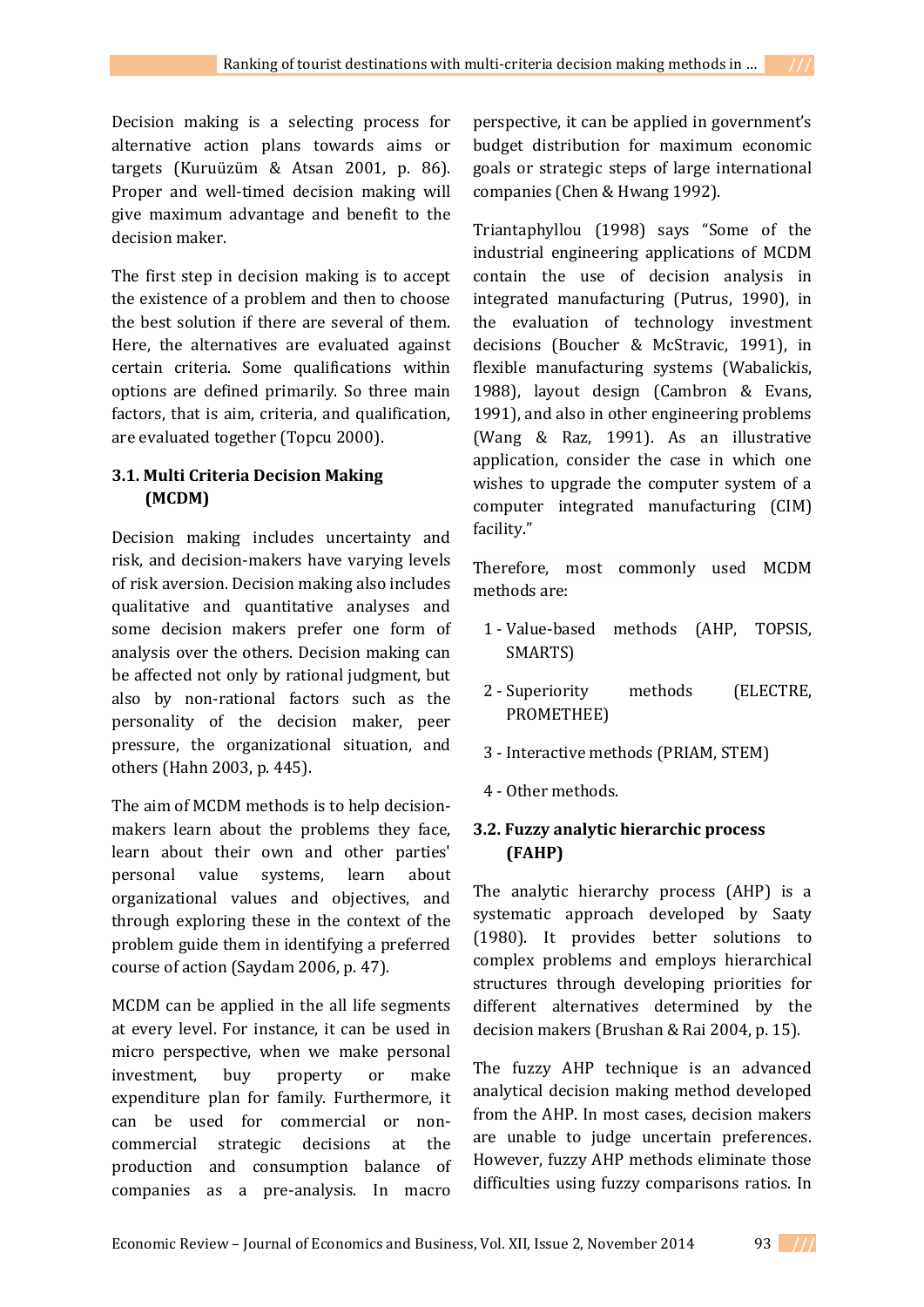FAHP, there are several techniques to detect priorities as mentıoned by Kabir and Hasin (2011). Chang's (1992) extended the Fuzzy AHP method and offered formulation of selection problem.

A variety of scales are used for Fuzzy AHP in applications (Göksu & Güngör 2008, p. 8). Triangular fuzzy number scales (TFN) are commonly used by various methods. The following scale in Table 3.1 is used in this study.

| Definition | Triangular fuzzy | Triangular       |  |  |  |
|------------|------------------|------------------|--|--|--|
|            | scale            | reciprocal scale |  |  |  |
| Just equal | (1,1,1)          | (1,1,1)          |  |  |  |
| Equally    | (2/3, 1, 3/2)    | (2/3, 1, 3/2)    |  |  |  |
| important  |                  |                  |  |  |  |
| Weakly     | (3/2, 2, 5/2)    | (2/5, 1/2, 2/3)  |  |  |  |
| important  |                  |                  |  |  |  |
| Moderately | (5/2, 3, 7/2)    | (2/7, 1/3, 2/5)  |  |  |  |
| important  |                  |                  |  |  |  |
| Strongly   | (7/2, 4, 9/2)    | (2/9, 1/4, 2/7)  |  |  |  |
| important  |                  |                  |  |  |  |

Table 3.1. Triangular Fuzzy Conversion Scale

*(Source: Lee et al., 2013, p. 350)*

#### **3.2.1. Chang's Extent Analysis**

In the traditional AHP method, each criteria is normalized and their weights identified. Chang (1992) proposed the extent analysis to apply the process depending on this hierarchy for each criteria, *gi*, so that *m extent* analysis values for each criteria can be obtained by using the following formula

$$
M_{g_i}^1, M_{g_i}^2, M_{g_i}^3, ..., M_{g_i}^m
$$
 (1)

Where  $g_i$  is the goal set  $(i=1,2,3,..,n)$  and all the  $M_{g_i}^1(j=1,2,3,..,n)$  are Triangular Fuzzy Numbers *(TFNs)*.

The steps of Chang's analysis are:

#### **Step 1:**

$$
s_i = \sum_{j=1}^{m} M_{g_i}^j \otimes \left[ \sum_{i=1}^{n} \sum_{j=1}^{m} M_{g_i}^j \right]^{-1}
$$
 (2)

$$
\sum_{j=1}^{m} M_{g_i}^{j} \tag{3}
$$

Perform the "fuzzy addition operation" of *m*  extent analysis values for a particular matrix and new *(l, m, u)* set is obtained as follows:

$$
\sum_{j=i}^{m} M_{g_i}^{j} = \left( \sum_{j=1}^{m} l_j, \sum_{j=1}^{m} m_j, \sum_{j=1}^{m} u_j \right)
$$
(4)

Where *l* is the lower limit, *m* is the most promising and *u* is the upper limit value.

$$
\left[\sum_{i=1}^{n} \sum_{j=1}^{m} M_{g_i}^{j}\right]^{-1} \tag{5}
$$

And apply the "fuzzy addition operation" of  $M^{\,j}_{_{\cal{S}_i}}$   $(j$  = 1, 2, 3, ...,  $m)$  as follows;

$$
\sum_{i=1}^{n} \sum_{j=1}^{m} M_{g_i}^{j} = \left( \sum_{i=1}^{n} l_i, \sum_{i=1}^{n} m_i \sum_{i=1}^{n} u_i \right)
$$
 (6)

$$
\left[\sum_{i=1}^{n} \sum_{j=1}^{m} M_{g_i}^{j}\right]^{-1} = \left(\frac{1}{\sum_{i=1}^{n} u_i}, \frac{1}{\sum_{i=1}^{n} m_i}, \frac{1}{\sum_{i=1}^{n} l_i}\right) \quad (7)
$$

#### **Step 2:**

The degree of possibility of The degree of possibility of<br> $M_2 = (l_2, m_2, u_2) \ge M = (l_1, m_1, u_1)$  is defined as:

$$
V(M_2 \ge M_1) = \sup_{y \ge x} \left[ \min(\mu_{M_1}(x), \mu_{M_2}(y)) \right]
$$
 (8)

$$
V(M_2 \ge M_1) = hgt(M_1 \cap M_2) = \mu_{M_2}(d)
$$
  
= 
$$
\begin{cases} 1, & m_2 \ge m_1 \text{ is } \\ 0, & l_1 \ge u_2 \text{ is } \\ \frac{l_1 - u_2}{(m_2 - u_2) - (m_1 - l_1)} & \text{in others} \end{cases}
$$
 (9)

Both the values of  $V(M_1 \geq M_2)$  and  $V(M_2 \geq M_1)$  are needed to compare  $M_1$  and *M<sup>2</sup>*

**3. Step:** The degree possibility is given by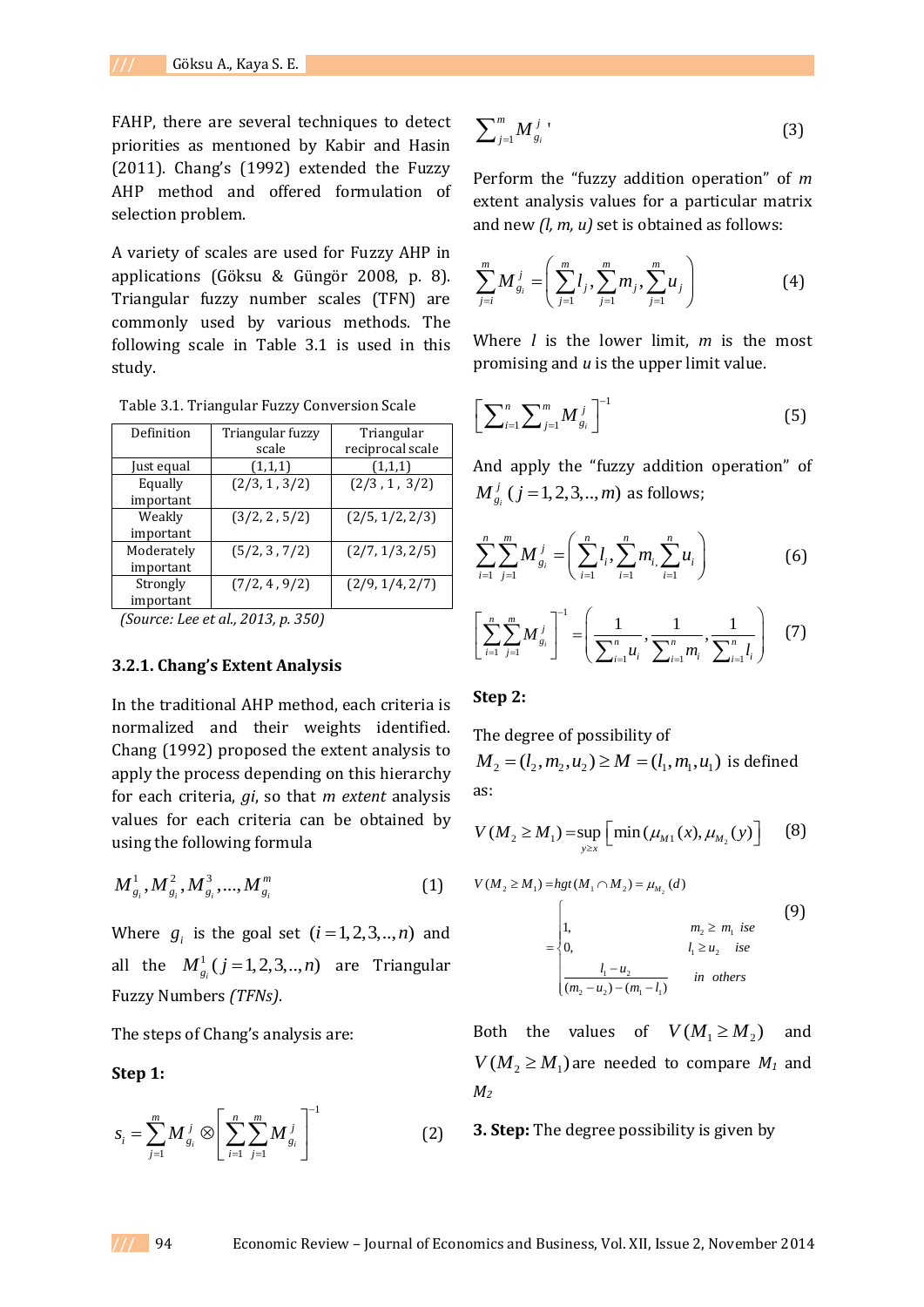$V(M \ge M_1, M_2, ..., M_k) = V \left[ ((M_1 \ge M_2)ve(M \ge) and ... and (M \ge M_k) \right]$  $= V [ ((M_1 \ge M_2) \vee e(M \ge) and ... and$ <br>= min  $V(M_1 \ge M_2), i = 1, 2, 3, ... , k$ *i* - $\geq M_1, M_2, ..., M_k$ ) = V[ ((M<sub>1</sub> ≥ M<sub>2</sub>) ve(M ≥) and ...and (M ≥ M<sub>k</sub>)<sup>-</sup>

(10)

$$
d'(A_1) = \min V(S_1 \ge S_k)
$$
 (11)

For k=1,2,...,n ; k≠i the weight vector is

$$
W = (d^{'}(A_1), d^{'}(A_2), \dots, d^{'}(A_n)^T
$$
 (12)

Where  $A_i$  (*i*=1, 2,..,*n*) are n elements.

### **4. Step**

The normalized weight vectors are

$$
W = (d(A_1), d(A_2), \dots, d(A_n)^T \qquad (13)
$$

Where W is a non fuzzy number (Kahraman et al., 2004, p. 171).

## **3.3. TOPSIS METHOD**

The TOPSIS (Technique for Order Performance by Similarity to Ideal Solution) was introduced by Hwang and Yoon (1981). They indicate that the best alternative solution is the one that is closest to the positive ideal solution (PIS) and farthest from the negative ideal solution (NIS). The positive ideal solution maximizes the benefit criteria and minimizes the cost criteria. Also, the negative ideal solution maximizes the cost criteria and minimizes the benefit criteria (Wang & Elhag, 2006, pp. 309-319).

There are plenty of studies in the literature which employ TOPSIS for MCDM problems. Shyur and Shih (2006) recommend the following steps for TOPSIS method;

**Step 1**: To establish the following decision

matrix for the ranking.  
\n
$$
F_1 \quad F_2 \quad \dots \quad F_n
$$
\n
$$
D = \begin{bmatrix} f_{ij} \end{bmatrix} = A_2 \begin{bmatrix} f_{11} & f_{12} & \dots & f_{1n} \\ f_{21} & f_{22} & \dots & f_{2n} \\ \vdots & \vdots & \vdots & \vdots \\ f_{j1} & f_{j2} & \dots & f_{jn} \end{bmatrix}
$$
\n(14)

**Step 2**: To calculate the following normalized

decision matrix R ([r<sub>ij</sub>]).  
\n
$$
r_{ij} = \frac{f_{ij}}{\sqrt{\sum_{j}^{n} = j_{ij}^{2}}}
$$
  $(j = 1, 2, ..., J; i = 1, 2, ..., n)$  (15)

**Step 3**: To calculate the following weighted normalized decision matrix using its associated weights.

$$
v_{ij} = w_i \times r_{ij} \ (j = 1, 2, ..., J; i = 1, 2, ..., n)
$$
 (16)

Where  $w_i$  indicates the weight of the i<sup>th</sup> criteria.

**Step 4**: To determine the following positive and negative ideal solutions.

and negative ideal solutions.  
\n
$$
A^* = \{v_1^*, v_2^*, ..., v_i^*\} = \{(\max_j v_{ij} | i \in A^*), (\min_j v_{ij} | i \in A^-)\}
$$
\n(17)

$$
A^{-} = \{v_{1}^{-}, v_{2}^{-}, ..., v_{i}^{-}\} = \{(\max_{j} v_{ij} | i \in A^{*}), (\min_{j} v_{ij} | i \in A^{-})\}
$$
\n(18)

Where A\* indicates the benefit criteria, and Aindicates the cost criteria.

**Step 5**: To calculate the following separation measures, from the positive ideal solution  $(D^*)$ 

$$
D_j^* = \sqrt{\sum_{i=1}^n (v_{ij} - v_i^*)^2}, (j=1,2,3,...,J)
$$
 (19)

From the negative ideal solution  $(D_j)$ :

$$
D_j^- = \sqrt{\sum_{i=1}^n (\nu_{ij} - \nu_i^-)^2}, (j=1, 2, 3, \ldots, J)
$$
 (20)

**Step 6**: To calculate the following relative closeness of the alternative,  $A_i$  can be expressed as

$$
CC_j^* = \frac{D_j^-}{D_j^* + D_j^-}, (j = 1, 2, 3, ..., J)
$$
 (21)

 $CC<sub>j</sub>$  index value lies between 0 and 1. The larger the index value,the better the importance of the alternatives.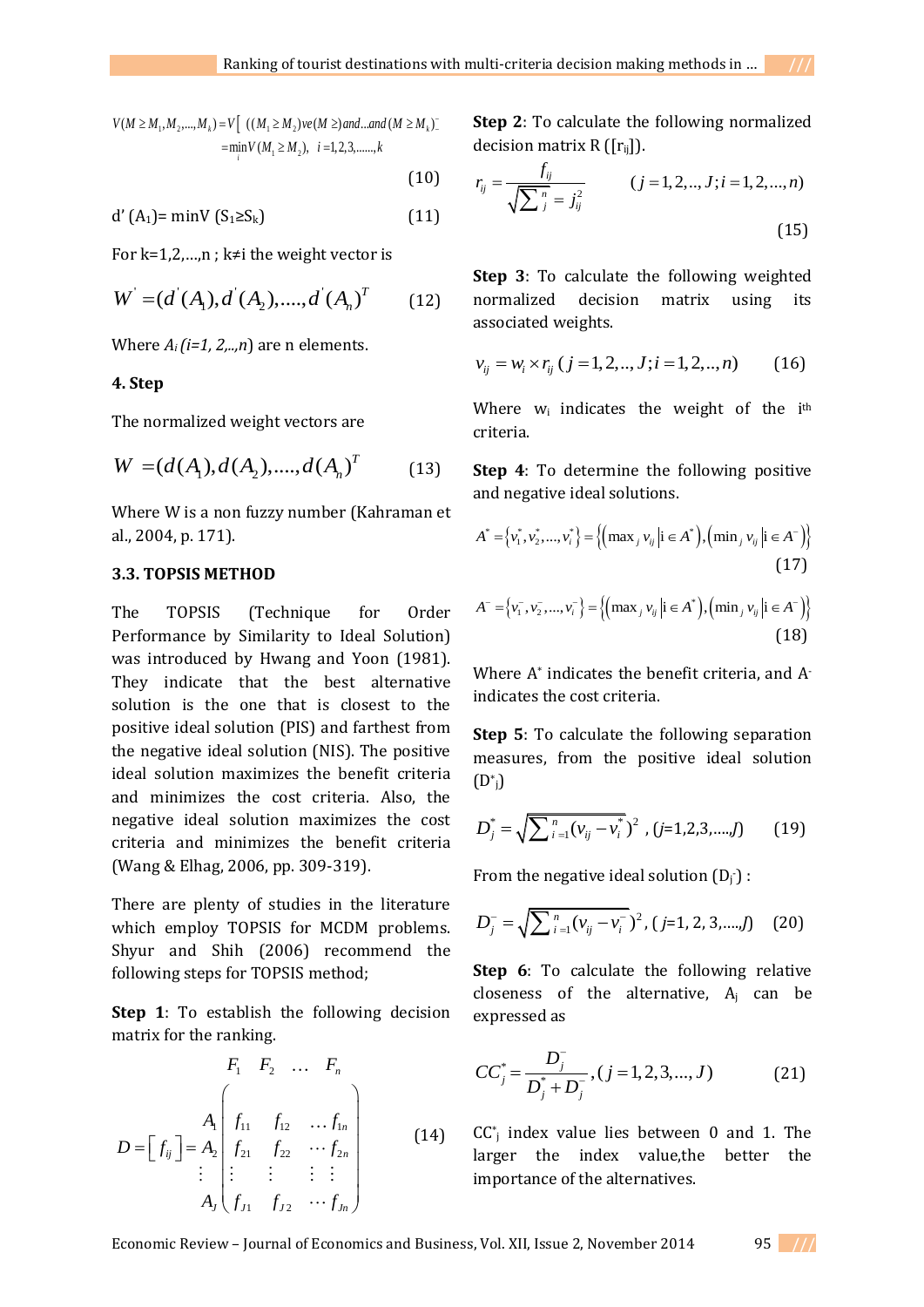### **4. TOURISM OF BIH**

BiH is a country that has experienced fast development about tourism in recent years. It is situated in the southeast of Europe and at the intersection of roads connecting Europe, the Middle East, and North Africa. BiH has a suitable climate and geographic features, natural beauty, and rich cultural and historical heritage (FİPA 2012).

Until the 1992 war in BiH, the country had many sports facilities, infrastructure and sports areas with developed transportation. Sarajevo, the capital of the country, successfully hosted the 14th Winter Olimpic Games in 1984. The war of 1992-1995 affected BiH tourism very negatively (Malcolm 2002).

According to the World Tourism Organization, BiH will have the third highest tourism growth rate in the period between 1995 and 2020. Depending on this thriving tourism, BiH needs domestic and foreign investments in the tourism sector (TKB 2010).

BiH is certainly attractive to new entrepreneurs, thanks to its intact nature, attractive rivers and lakes, available summer and winter seasons, and historical, religious, and cultural aspects. It is assumed to be one of favorite tourist destinations with these features. Moreover, BiH has many religious and ethnic sacred sites along with all kinds of sport, entertainment, and festival places. Time will show the adequacy of BiH for demands of tourism (Biggins & Crayne 2000).

After the 1992 war, official institutions accepted tourism as a basis for strategic growth, since the country already has winter tourism, eco tourism, spa tourism, religious and cultural tourism, and so on. From year to year, hotel and restaurant incomes are on the rise in gross national product (TKB 2010).

In this study, we selected six different tourist destinations to be evaluated by AHP and

TOPSIS methods. The destinations selected are Sarajevo, country's capital , for its tourist facilities, Mostar for its famous Old Bridge, Travnik for its splendid fortress, house of Ivo Andrić, and Islamic madrasah, Jajce for its amazing waterfall, Srebrenica for being a place of Bosnian war genocide, and the Olympic mountains Bjelašnica, Igman and Jahorina for their winter tourism attractions.

### **Sarajevo**

Sarajevo is the capital and largest city of [BiH.](http://en.wikipedia.org/wiki/Bosnia_and_Herzegovina) The estimated population of Sarajevo is over 435,000. Nestled within the greater Sarajevo valley of [Bosnia,](http://en.wikipedia.org/wiki/Bosnia_%28region%29) it is surrounded by the [Dinaric Alps](http://en.wikipedia.org/wiki/Dinaric_Alps) and situated along the [Miljacka](http://en.wikipedia.org/wiki/Miljacka)  [River](http://en.wikipedia.org/wiki/Miljacka) in the heart of [southeastern Europe](http://en.wikipedia.org/wiki/Southeastern_Europe) and the [Balkans.](http://en.wikipedia.org/wiki/Balkans) The city is historically famous for its traditional cultural and religious diversity, with adherents of [Islam,](http://en.wikipedia.org/wiki/Islam) [Orthodoxy,](http://en.wikipedia.org/wiki/Eastern_Orthodox_Church) [Catholicism](http://en.wikipedia.org/wiki/Catholic_Church) and [Judaism](http://en.wikipedia.org/wiki/Judaism) coexisting there for centuries. It was, until recently in the 20th century, the only major European city with a mosque, cathedral, church and synagogue within the same neighborhood.

### **Mostar**

Mostar is 126 kilometers far from Sarajevo. It lies in the southeast of BiH. The population is approximately 128,000. Mostar is the fifth biggest city on the banks of the Neretva River in BiH. The Mostar Bridge goes by the name of the Old Bridge and is the symbol of Mostar (Benac et al., 1966).

### **Travnik**

Travnik is 96 kilometers away from Sarajevo to the north-west, with the population of 75.000. It was once the capital of Bosniaduring the Ottoman period of reign.

There is a river that runs through the center of Travnik, which is 514 meters above sea level. The natural resource that stands out is the mountain Vlašić with a height of 1933 meters, and it is one of the highest mountains in BiH.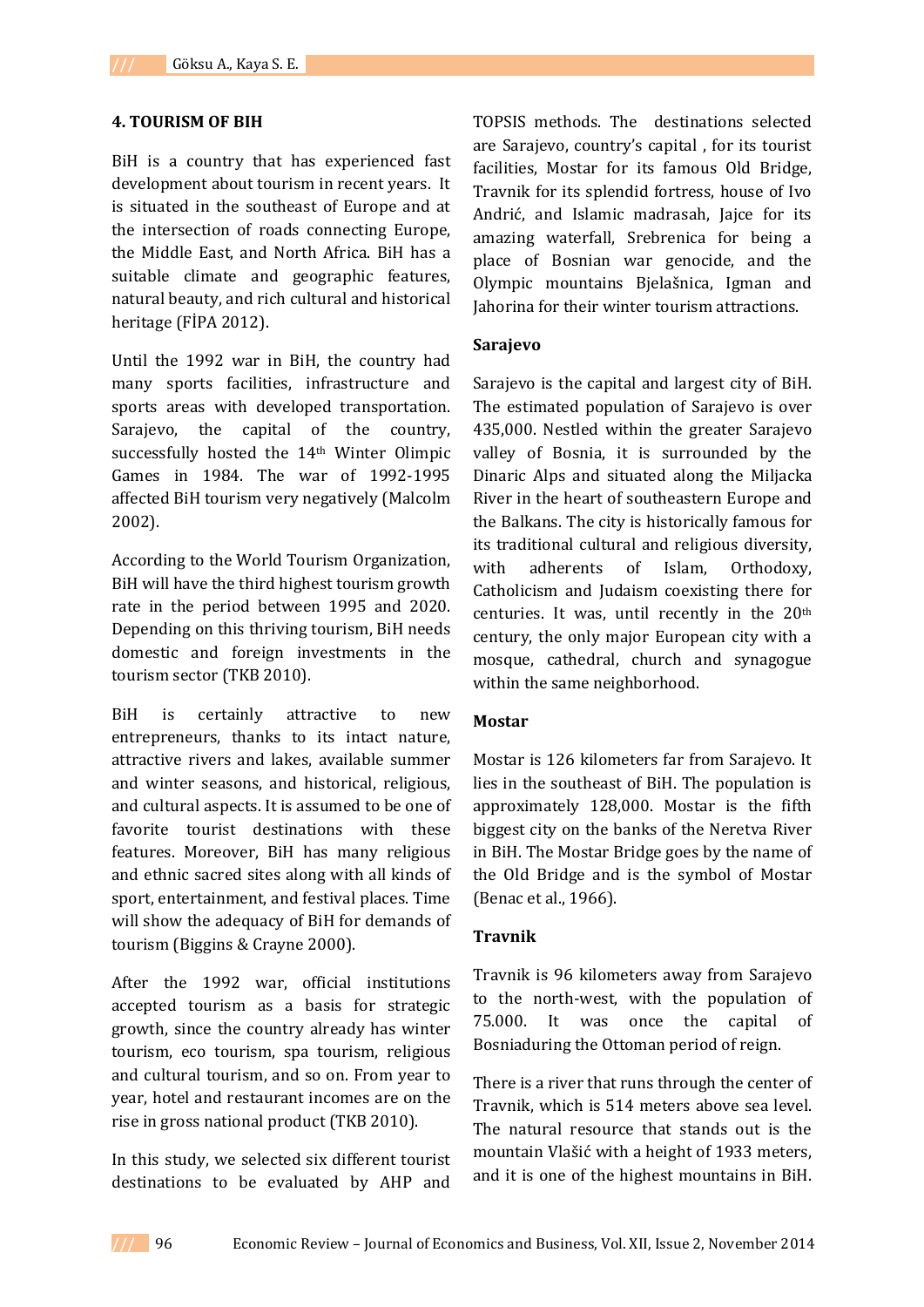The Travnik climate is continental and it snows every year (Kresevljakovic 2007).

## **Jajce**

Jajce is 164 kilometers away from Sarajevo with the population of 25,000. Jajce is located in central BiH, at the estuary of the river Pliva into the river Vrbas. It was established in the 14th century. Moreover, it had once become the capital of the Bosnian Kingdom. It looks like a castle city because of the surrounding walls. It was conquered in 1527 by the Ottoman state. When the city was conquered, it moved to the Komotin castle. It is accepted as the last city that the Ottomans conquered in BiH (Mottahedeh & Pinson 1996).

# **Srebrenica**

Srebrenica is a border city and 164 kilometers away from Sarajevo. The population of the city is 36,000. The mining of the salt stands out as an economic value. It looks like a small mountain town. There is a thermal spa, the water of which is known to be useful for anemia, and skin disease.

The Potočari region was an important place during the Bosnian war. There were civil people who were under protection by Netherlands Peace Corps of the United Nations. A memorial place was built here for the victims of the 1995 genocide. Every year, on July 11th, the missing dead bodies that are found and identified after the genocide are buried in Potočari cemetery. Many tourists come to Srebrenica to see the memorial center and signs of the Srebrenica genocide every year. Most visited places are: the memorial center, Franciscan church, thermal spring spa, and White Mosque (Bijela džamija) (Malcolm 2002).

## **Bjelašnica, Igman and Jahorina Mountains**

Bjelašnica and Igman mountains are 25 kilometers away from Sarajevo city center. Jahorina is 12 kilometers away from the city.

Bjelašnica and Igman mountains of the Dinaric Alps are 1,502 and 2,067 meters high respectively. The mountains attract many tourists and winter sport lovers, due to its closeness to the city, which is only 20 minutedrive away.

Jahorina mountain of the Dinaric Alps is 1916 meters high. The region is appropriate for outdoor and winter sports. (Gomez 2005). Bjelašnica, Igman and Jahorina mountains hosted the 14th Winter Olympic Games in 1984. The games lasted 11 days and 49 countries with 1,272 players took part.

# **5. EMPIRICAL ANALYSIS**

The method of Chang's extent analysis on fuzzy AHP is used to analyze the data regarding multi-criteria decision making problems.

To determine the most preferred tourist destinations in BiH, four travel agencies were interviewed. Travel agencies were selected according to their share in the sector. The focus group interviews were conducted for these travel agencies to investigate what criteria are important for their customers.

Three experts from each travel agency, a total of 12 people, have responded to the interview questions carefully.

Determination of comparisons and weights is made through the following steps:

- Evaluation of seven main criteria according to the main goal
- Evaluation of sub-criteria regarding the main criteria
- Evaluation of alternatives for all subcriteria (Başlıgil, 2005)

The following criteria and alternatives are determined based on the similar studies in the literature and travel agencies' comments.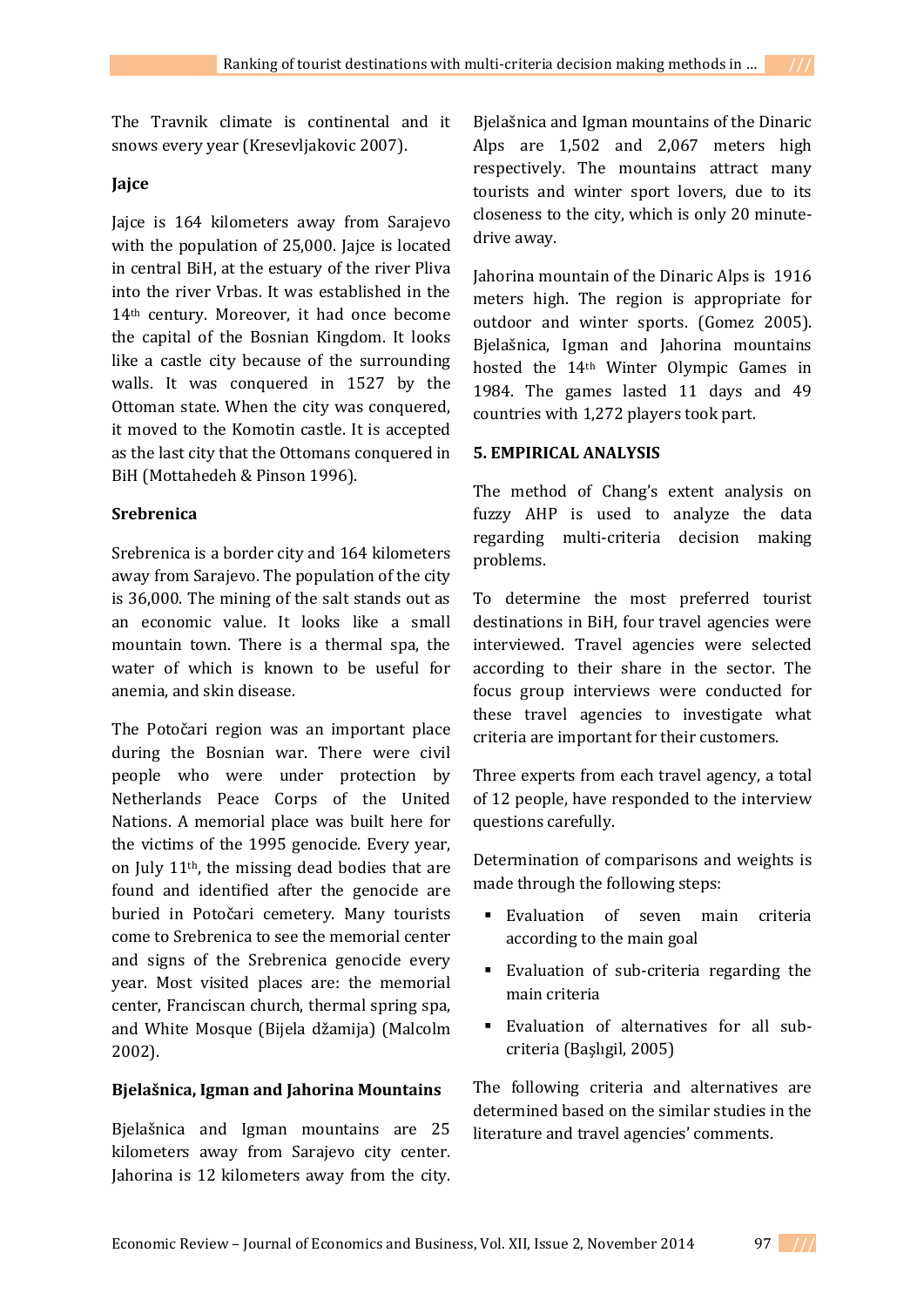*Main Criteria:* Transportation, Natural Beauty, History, Culture, Belief, Doctrine, Entertainment, Spa, Cost.

*Sub-Criteria:* Lake, River, Mountain, Forest, the Roman Period, the Ottoman Period, the 20th century period, Islam, Catholicism, Orthodoxy, Judaism, Atheism, Hunting, Climbing, Skiing, Rafting, Paragliding, Quietness, View, Hygiene.

*Alternatives:* Sarajevo, Mostar, Travnik, Jajce, Srebrenica, Bjelašnica, Igman and Jahorina mountains.

The method of Chang's extent analysis on fuzzy AHP is used in the analysis. Fuzzy synthetic values are obtained by using the consistent fuzzy comparison matrix. Then, the overall goal is calculated with respect to the value of fuzzy synthetic extent. All calculations are made by Microsoft Excel. The priority weights are obtained from the results of criteria, sub-criteria, and alternatives by using Fuzzy AHP. The TOPSIS related computations have been conducted by using obtained weights.

According to table in APPENDIX 2, the criteria of Natural Beauty and History-Culture have the highest values with *0.18*. The criteria of Transportation and Entertainment follow them. The criteria of Belief-Doctrine and Spa have equal values. Cost criteria has the lowest value.

The comparisons of main criteria and subcriteria are given as follows:

- The criteria of River-Lake and Mountain-Forest have equal values.
- The criteria of the Ottoman period has the highest value with *0.42*. The 20th century period has the second highest value. The Roman period has the lowest value.
- The criteria of Hygiene has the highest value with *0.36*. Quietness has the second highest value. View has the lowest value.
- The criteria of Islam has the highest value with *0.30*. Catholicism, Orthodoxy, Atheism follow respectively. Judaism has the lowest value.
- Skiing criteria has the highest value with *0.26*. Hunting and Climbing have equal values and Paragliding follows them. Rafting has the lowest value.

The Comparisons of sub-criteria and alternatives is given as follows:

• Sarajevo is the most important alternative with *0.22* considering river and lake criteria. Mostar, Jajce, and Travnik alternatives follow respectively. Srebrenica and Bjelašnica, Igman and Jahorina mountains are less important alternatives equally.

The comparison of the Roman period subcriteria with alternatives:

• Sarajevo is the most important alternative with *0.29* considering the Roman period criteria. Mostar, Travnik, Jajce, and Srebrenica alternatives follow respectively. Bjelašnica, Igman and Jahorina mountains are less important alternatives.

The comparison of the Ottoman period subcriteria with alternatives:

• Sarajevo is the most important alternative with *0.37* regarding the Ottoman period criteria. Mostar, Travnik, Jajce, and Srebrenica alternatives follow, respectively. Bjelašnica, Igman and Jahorina mountains are less important alternatives.

The degrees of importance obtained through computations are summarized in Table 5.1 and Table 5.2.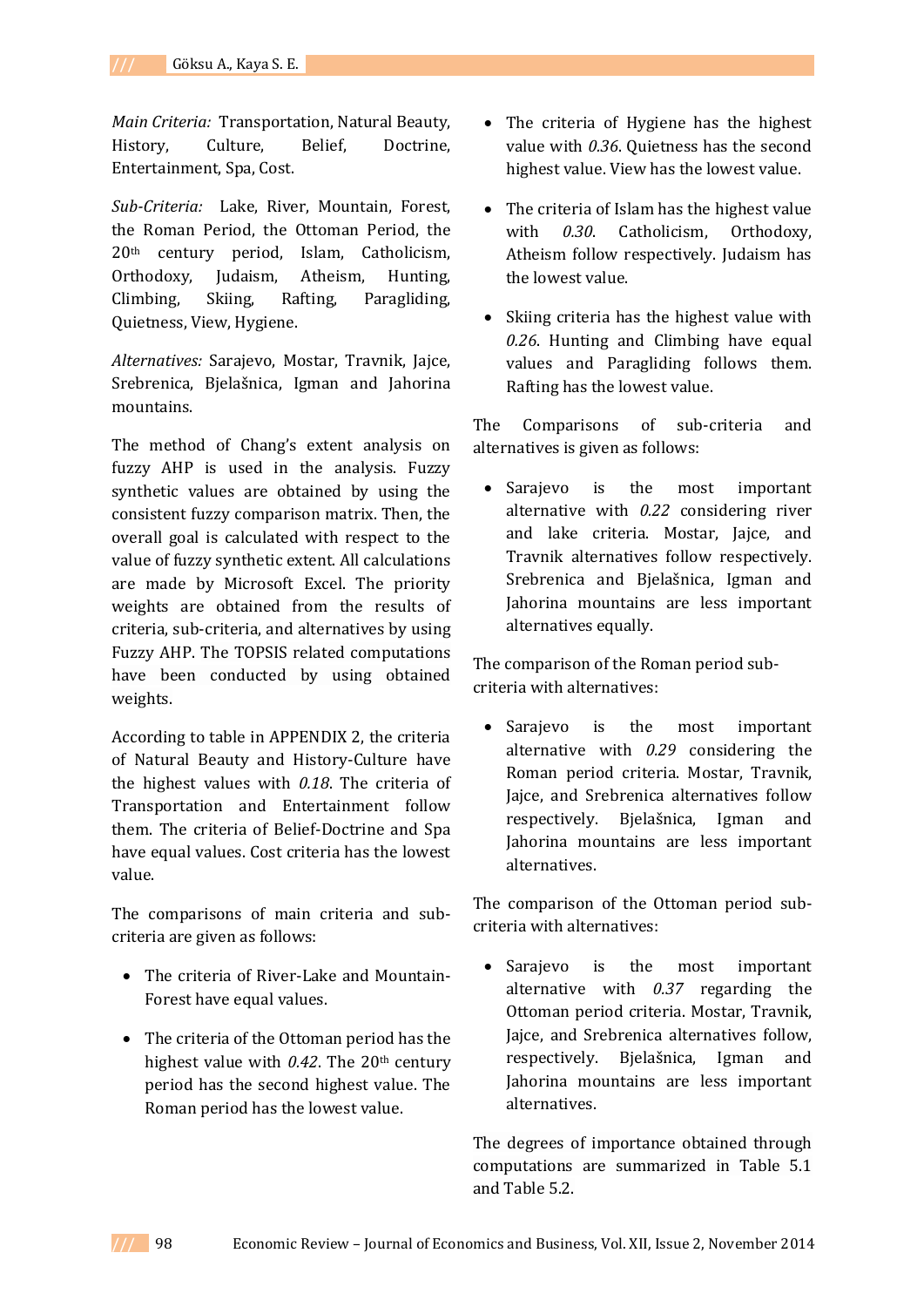|  | Table 5.1. TOPSIS Results |
|--|---------------------------|
|--|---------------------------|

| Alternative               | Weight |
|---------------------------|--------|
| Sarajevo                  | 0.70   |
| Mostar                    | 0.41   |
| Bjelašnica-Igman-Jahorina | 0.39   |
| ajce                      | 0.38   |
| Travnik                   | 0.37   |
| Srebrenica                | 0.34   |

As Table 5.1 shows, Sarajevo is the most preferred tourist destination in BiH.

| Table 5.2. Fuzzy AHP Results |  |  |
|------------------------------|--|--|
|------------------------------|--|--|

| Alternative               | Weight |
|---------------------------|--------|
| Sarajevo                  | 0.32   |
| Mostar                    | 0.16   |
| Travnik                   | 0.15   |
| Bjelašnica-Igman-Jahorina | 0.14   |
| Jajce                     | 0.13   |
| Srebrenica                | በ 1በ   |

According to the results presented in Table 5.1 and Table 5.2, Sarajevo and Mostar take the first two ranks and Srebrenica takes the last rank when compared by the Fuzzy AHP and TOPSIS analysis results.

## **6. RESULTS AND CONCLUSION**

In economic terms, BiH is a developing country. The destroyed infrastructure during the war slows down its development.

In recent years, tourism has emerged as an opportunity to utilize the natural workpower potential of the country. The satisfaction of tourists will surely attract the new ones. Therefore, tourists' desires should strictly be considered in order to increase their satisfaction. The country encompasses plenty of historical, natural, and cultural assets, and its small size enables tourists to visit these comfortably.

To extract the criteria and find their relative effect, FAHP and TOPSIS methods are applied to the data obtained from travel agencies. As expected, Sarajevo has the highest score with *0.32* and Srebrenica has the lowest with *0.10* in FAHP results, whereas the scores of the centers are *0.70* and *0.34* respectively in TOPSIS results. This situation clearly shows that both methods have calculated the scores in accordance.

The advantages of the combined FAHP and TOPSIS are that FAHP can collect the qualitative and quantitative data effectively and analyze the vague values with fuzzy logic and gives the rank of the alternatives, while the TOPSIS method gives the rank by comparing each alternative to the ideal solution. In other words, the difference of TOPSIS is to provide a relative score to each alternative with respect to the ideal solution. An alternative can have the first rank but may not have a satisfactory TOPSIS score.

The key findings of this study can be summarized as follows.

- Firstly, all tourist destinations have different alternatives and tourists have different demands. Matching the demands and alternatives will increase the circulation. Therefore, what tourists want and what the alternatives are should be analyzed in detail.
- Secondly, these results indicate that the government and travel agencies should know the strategic importance of internal and external factors for future tourist marketing and planning in BiH.
- Thirdly, instead of traditional methods that analyze the factors affecting tourism, scientific methods like FAHP, TOPSIS, Delphi, ANP, DEA, ANN etc. should be used.
- Fourthly, natural beauty and historical and cultural criteria are the most significant factors for attracting tourists.

The major limitation of this study is that the samples were collected for only six tourist destinations in BiH. Thus, the results cannot be generalized to other tourist destinations.

Therefore, the indicators from the limited area and the experts will be applicable to this case

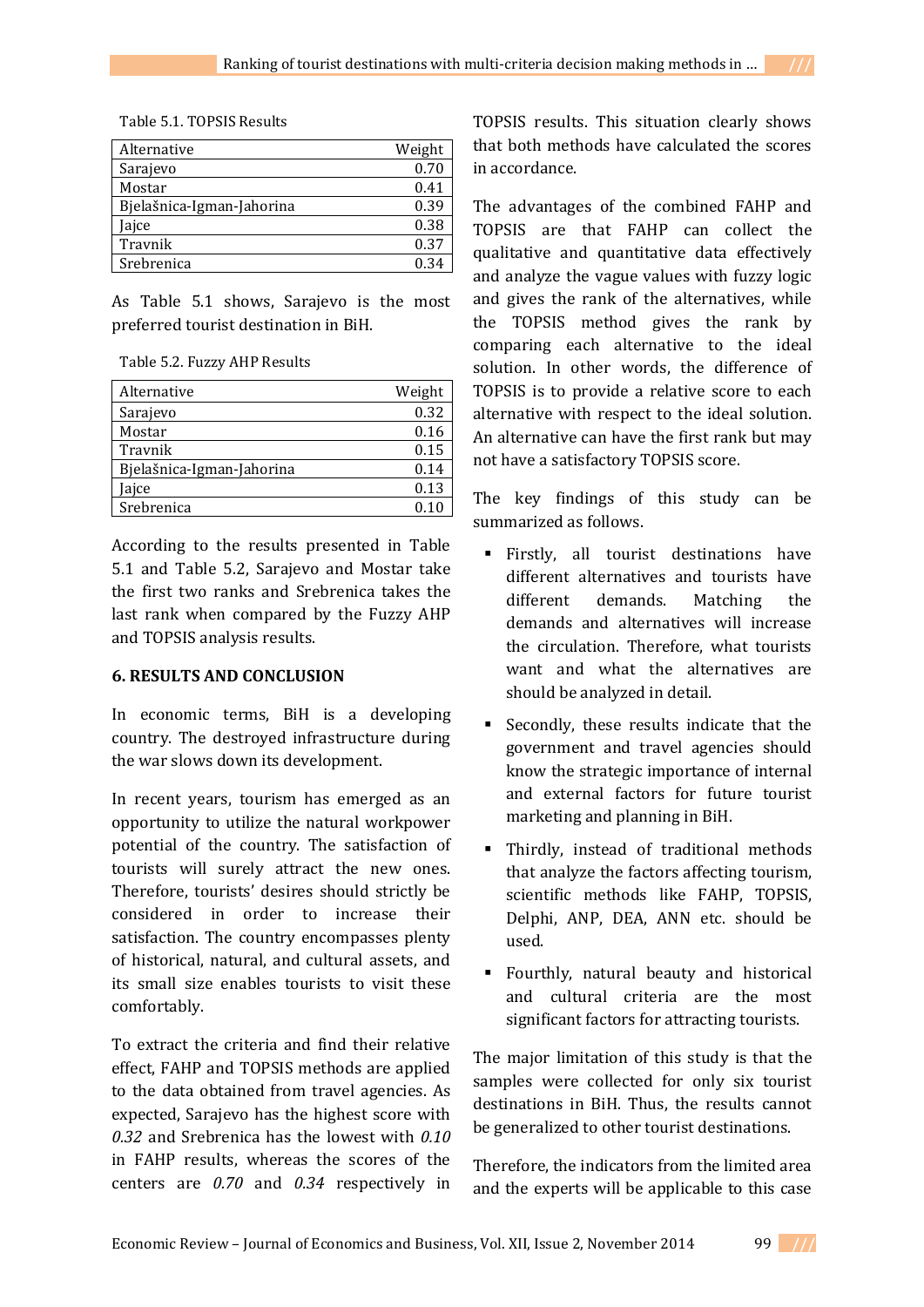study area or other tourist destinations which have similar environments with selected destinations. Future studies should be conducted with different tourist destinations to generalize or compare the findings of this study. Finally, all alternatives and all criteria could not be analyzed in this study. In further studies, other alternatives and criteria can be added.

### **REFERENCES**

- 1. Agencija za Statistiku (2012). *Agencija za Statistiku.* [Online] Available at: http://www.bhas.ba/saopstenja/2012/ TUR\_2012M06\_001\_01%20bh.pdf [Accessed 15.06.2012].
- 2. Başlıgil, H. (2005). The Fuzzy Analytic Hierarchy Process For Software Selection Problems. *Journal of Engineering and Natural Sciences,* pp. 24-33.
- 3. Benac, A., Čović, B., Pašalić, F., Basler, D., Miletić, N. & Andelić, P. (1966). *Kulturna istorija Bosne i Hercegovine: od najstarijih vremena do početka turske vladavine.* Sarajevo: Veselin Masleša.
- 4. Biggins, M. & Crayne, J. (2000). *Publishing in Bosnia and Hercegovina, Slavic & East European information resources / Slavic & East European information resources.* New York: Haworth Information Press.
- 5. Brushan, N. & Rai, K. (2004). The Analytic Hierarchy Process. %1 içinde*Strategic Decision Making Applying the Analytic Hierarchy Process.*  s.l.:Springer, pp. 1-21.
- 6. Chang, D.Y. (1992). Extent Analysis and Synthetic Decision. *Optimization Techniques and Applications,* Cilt 1, pp. 352-355.
- 7. Chen S.J. & Hwang, C.L. (1992). *Fuzzy Multiple Attribute Decision Making Method and Applications.* New York: Springer, Lecture Notes in Ekonomic and Mathematical Systems.
- 8. Eren, E. (2003). *Yönetim ve Organizasyon.* İstanbul: Beta Yayınevi.
- 9. FIPA, (2012). *Bosnia Herzegovina Tourism Sector,* Sarajevo: FIPA.
- 10. Gomez, M. (2005). *Hiker's guide to Bosnia and Herzegovina's 2000 metre peaks - and other selected adventures forgotten beauty.* Sarajevo: Buybook.
- 11. Göksu, A. & Güngör, İ. (2008). Fuzzy Analytic Hierarchy Process and Its Application of University Preference Ranking. *Suleyman Demirel University The Journal of Faculty of Economics and Administrative Sciences,* 13(3), pp. 1-26.
- 12. Hahn, E.D. (2003). Decision Making with Uncertain Judgments: A Stochastic Formulation of Analytic Hierarchy Process. *Decision Sciences ,* 34(3), pp. pp.443-466, DOI: 10.1111/j.1540- 5414.2003.02274.x.
- 13. Hwang, C.L. & Yoon, K. (1981). *Multiple Attribute Decision Making Methods and Applications.* Berlin: Springer-Verlag.
- 14. Joe, Y.A. & Kim, S. (2011). *An Application of SWOT-AHP to develop planning for a tourist destination,* Texas: Nutrition,Hospitality, and Retailing Department, Texas Tech University, Tourism Education.
- 15. Kabir, G. & Hasin, A.A. (2011). Comparative Analysis of AHP And Fuzzy AHP Models for Multicriteria Inventory Classification. *International Journal of Fuzzy Logic Systems (IJFLS),* 1(1), pp. 1- 16.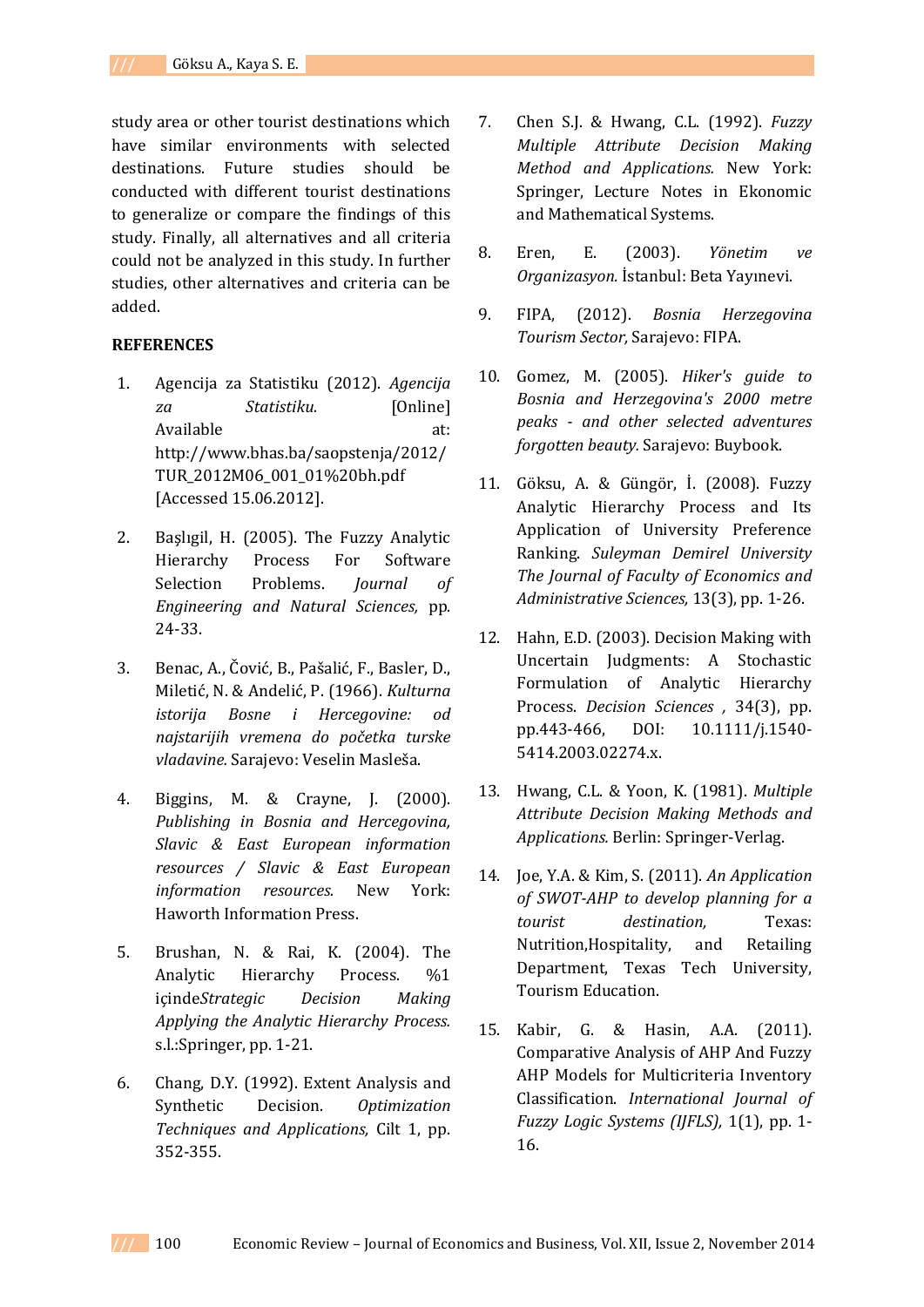- 16. Kahraman, C., Cebeci, U. & Ruan, D. (2004). Multi-attribute Comparision of Catering Service Companies Using Fuzzy AHP: The Case of Turkey. *Int. J. Production Economics, 87,* pp. 171-184.
- 17. Kresevljakovic, N. (2007). *Grad iz Bajke.*  Travnik: s.n.
- 18. Kuruüzüm, A. & Atsan, N. (2001). Analitik Hiyerarsi Yontemi ve Isletmecilik Alanindaki Uygulamalari. *Akdeniz Universitesi IIBF Dergisi,* 1(1), pp. 83-105.
- 19. Lee, S.K., Mogi, G. & Hui, K.S. (2013). A fuzzy analytic hierarchy process (AHP)/data envelopment analysis (DEA) hybrid model for efficiently allocating energy R&D resources: In the case of energy technologies against high oil prices. *Renewable and Sustainable Energy Reviews,* 21 (Mayıs, doi:10.1016/j.rser.2012.12.067), pp. 347-355.
- 20. Malcolm, N. (2002). *Bosnia: A Short Story.* Bosnia and Herzegovina: NYU Press; Updated edition.
- 21. Mendoza, G.A. & Praphu, R. (2003). Qualitative multi-criteria approaches to assessing indicators of sustainable forest resource management. *Forest Ecology and Management,* 174(1-3), pp. 329-343.
- 22. Mottahedeh, R.P. & Pinson, M. (1996). *The Muslims of Bosnia-Herzegovina: Their Historic Development from the Middle Ages to the Dissolution of Yugoslavia.* Auflage: Cambridge, Mass.: Distributed for the Center for Middle Eastern Studies of Harvard University by Harvard University Press.
- 23. Nekooee Z., Karami, M. & Fakhari, I. (2011). *Assessment and Prioritization of Urban Tourist Attractions Based on*

*Analytical Hierarchy Process (AHP): A Case Study of Birjand, Iran,* Iran: Iran Journal of Applied Business and Economics Vol. 12.

- 24. Saydam, S. (2006). *Determining the educational and managerial competency needs of engineers; An application in Turkcell.* Antalya(Antalya): Akdeniz University, MA Thesis.
- 25. Shyur, H.J. & Shih, H.S. (2006). A Hybrid MCDM Model for Strategic Vendor Selection. *Mathematical and Computer Modelling,* 44(7-8), pp. 749-761, doi:10.1016/j.mcm.2005.04.018.
- 26. TKB (2010). *Bosna Hersek Sektor Raporlari,* Ankara: s.n.
- 27. Topcu, Y.İ. (2000). *Integrated decision aid model for multiattribute problem solving.* İstanbul(Istanbul): Istanbul Teknik University, Ph.D Dissertation.
- 28. Triantaphyllou, E., Shu, B., Sanchez, S.N. & ve Ray, T. (1998). Multi-Criteria Decision Making: An Operations Research Approach. *Encyclopedia of Electrical and Electronics Engineering, John Wiley & Sons, New York,* pp. Vol. 15, 175-186.
- 29. Wang, Y.M. & Elhag, T.M.S. (2006). Fuzzy Topsis method based on alpha level sets with an application to bridge risk assessment. *Expert Systems with Applications ,* 31(2), pp. 309-319, doi:10.1016/j.eswa.2005.09.040.
- 30. Wickramasinghe, V. & Takano, S. (2009). *Application of Combined SWOT and Analytic Hierarchy Process (AHP) for Tourism Revival Strategic Marketing Planning: A Case of Sri Lanka Tourism,*  Sri Lanka: Journal of the Eastern Asia Society for Transportation Studies, Vol.8.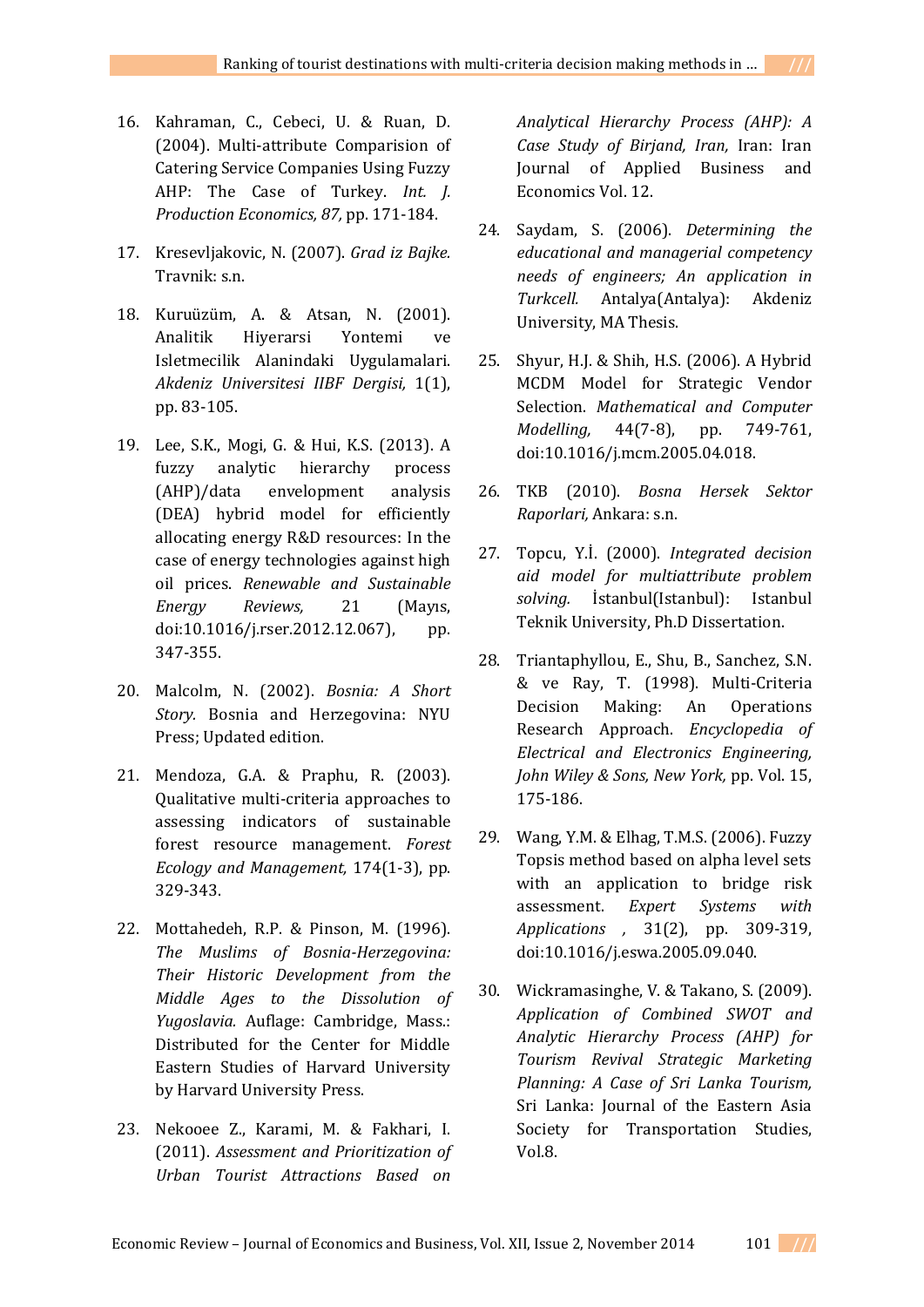